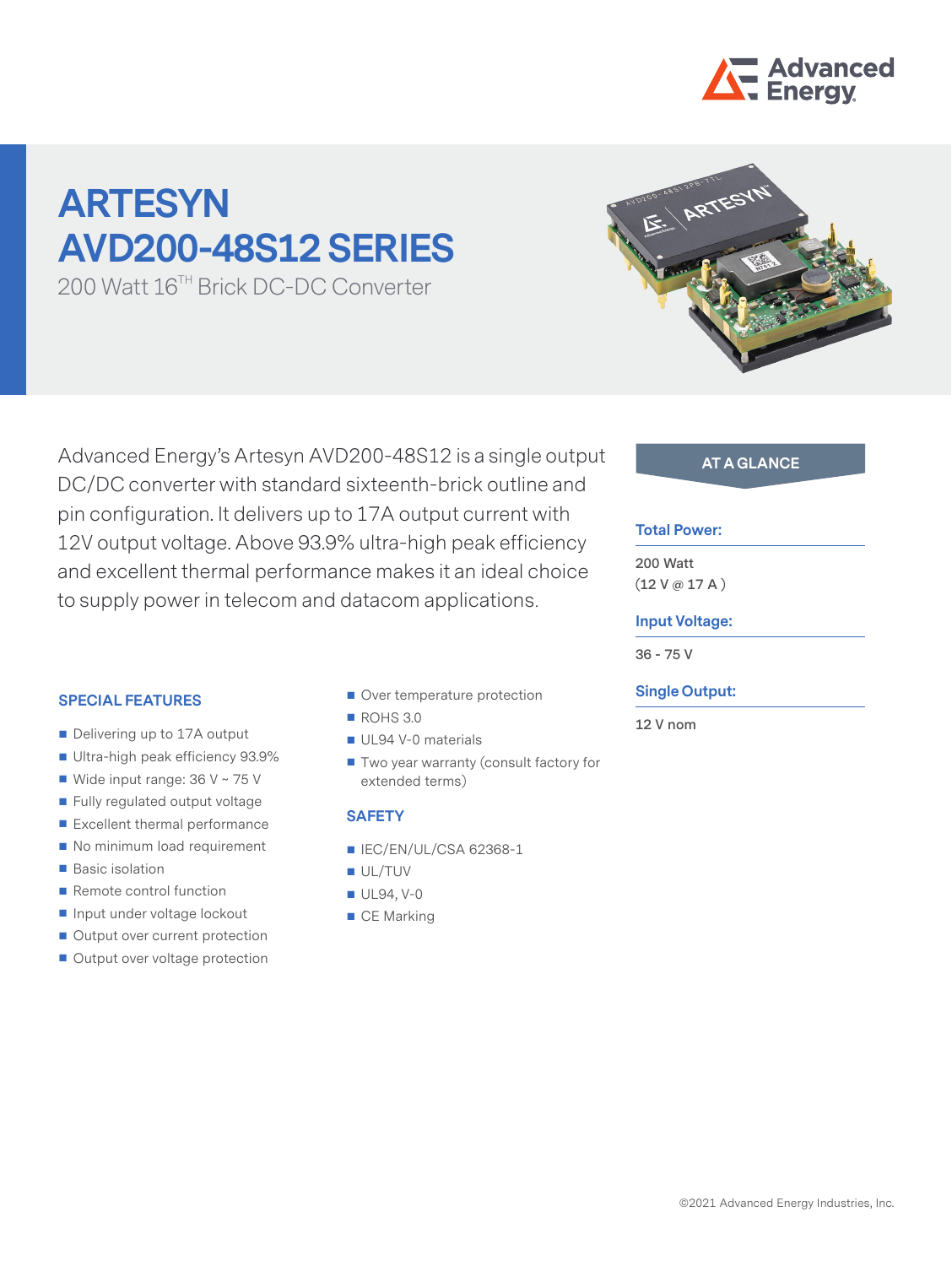# **AVD200-48S12**

## **ELECTRICAL SPECIFICATIONS**

| Input                           |                            |  |  |  |
|---------------------------------|----------------------------|--|--|--|
| Input range                     | 36 - 75 Vdc                |  |  |  |
| Efficiency (60% load condition) | 93.9%                      |  |  |  |
| Output                          |                            |  |  |  |
| Rated Output                    | 12 Vdc @ 17 A              |  |  |  |
| Factory Set Voltage             | 11.76V~12.24 V             |  |  |  |
| Line regulation                 | 0.5%                       |  |  |  |
| Load regulation                 | 0.5%                       |  |  |  |
| Noise/ripple                    | 280 mV                     |  |  |  |
| Temperature coefficient         | $\pm$ 0.02/°C              |  |  |  |
| Over current protection         | Hiccup                     |  |  |  |
| Over voltage protection         | Hiccup                     |  |  |  |
| Over temperature protection     | Auto-restart               |  |  |  |
| Switching frequency             | 200 kHz                    |  |  |  |
| <b>Isolation</b>                |                            |  |  |  |
| I/O isolation                   | 2250 Vdc (input to output) |  |  |  |

## **ENVIRONMENTAL SPECIFICATIONS**

| Operating temperature | $-40$ °C to + 85 °C (baseplate operating temperature up to 100 °C) |  |
|-----------------------|--------------------------------------------------------------------|--|
| Storage temperature   | $1 - 55$ °C to + 125 °C                                            |  |
| <b>MTBF</b>           | 8 million hours                                                    |  |
|                       | Telcordia, SR332, Method 1, Case 1                                 |  |

## **ORDERING INFORMATION**

| <b>Standard</b>    | <b>Output Voltage</b> | <b>Structure</b> | pin              | Package   |
|--------------------|-----------------------|------------------|------------------|-----------|
| AVD200-48S12B-7TL  | 12 Vdc                | Baseplate        | PIP through hole | Tape reel |
| AVD200-48S12PB-7TL | $12$ Vdc              | Baseplate        | PIP through hole | Tape reel |
| AVD200-48S12TL     | $12$ Vdc              | Open-frame       | Bullet pin SMT   | Tape reel |
| AVD200-48S12-6L    | $12$ Vdc              | Open-frame       | Through hole     | Trav      |
| AVD200-48S12P-6L   | $12$ Vdc              | Open-frame       | Through hole     | Tray      |
| AVD200-48S12B-6L   | $12$ Vdc              | Baseplate        | Through hole     | Trav      |
| AVD200-48S12PB-6L  | 12 Vdc                | Baseplate        | Through hole     | Tray      |

- Standard version is negative enable

- "-6" = 3.8 mm pin length

- "-7" = 1.6mm, Pin Length  $-$  "-L" = RoHS 3.0 compliance

- "-P" = Positive enable

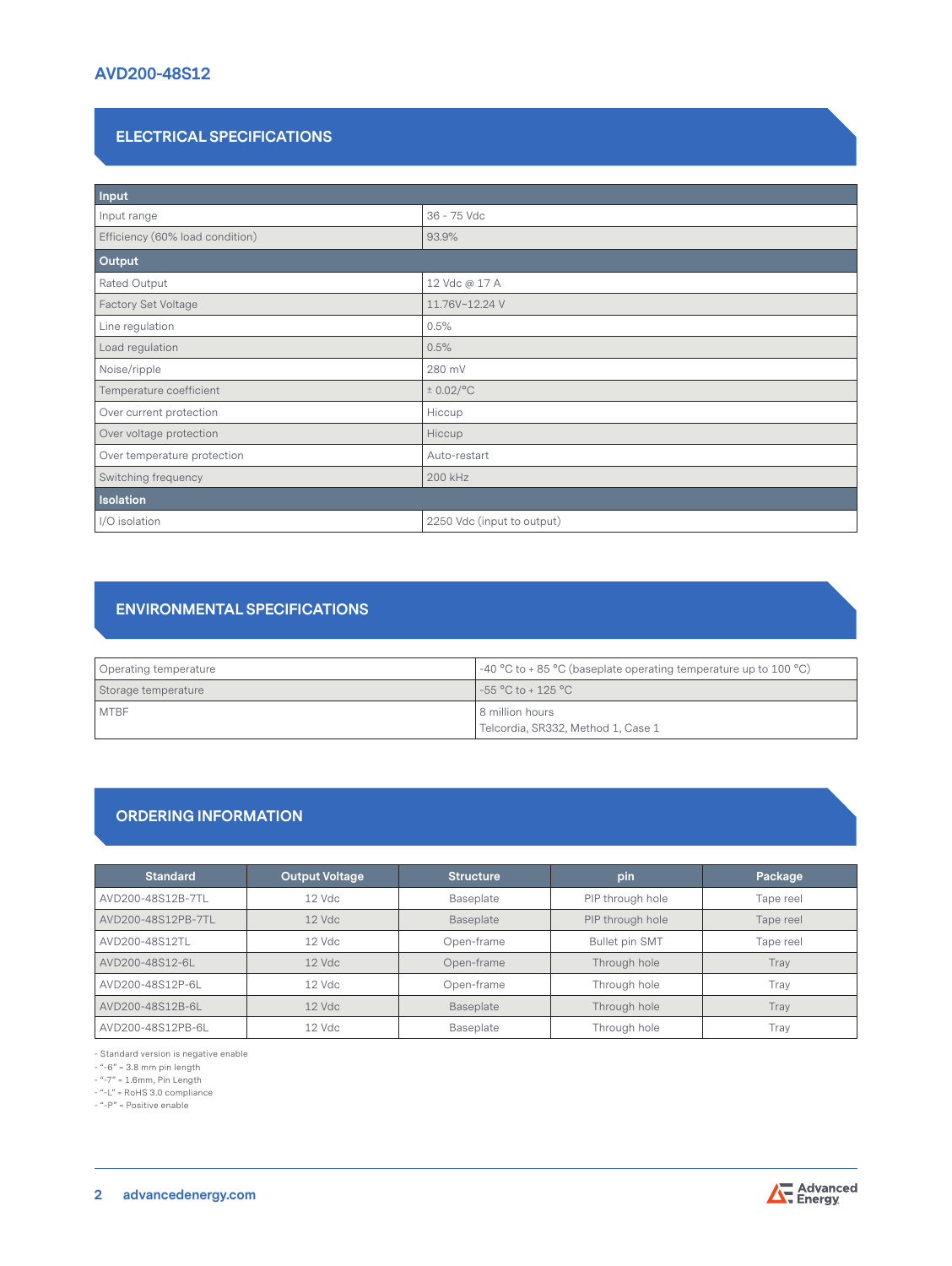#### **MECHANICAL DRAWING**



AVD200-48512B-7TL





 $L = 1.6$ mm

AVD200-48S12-6L









AV0200-48512B-6L



SIDE VIEW





SIDE VIEW



UNIT: mm (inch)

L: 1.60mm±0.25mm for AVD200-48S12(PB)-7TL; 3.80mm±0.25mm for AVD200-48S12(PB)-6L.

TOLERANCE: X.X mm±0.5mm [X.XX in.± 0.02in.]

X.XX mm±0.25mm[X.XXX in.±0.01in.]

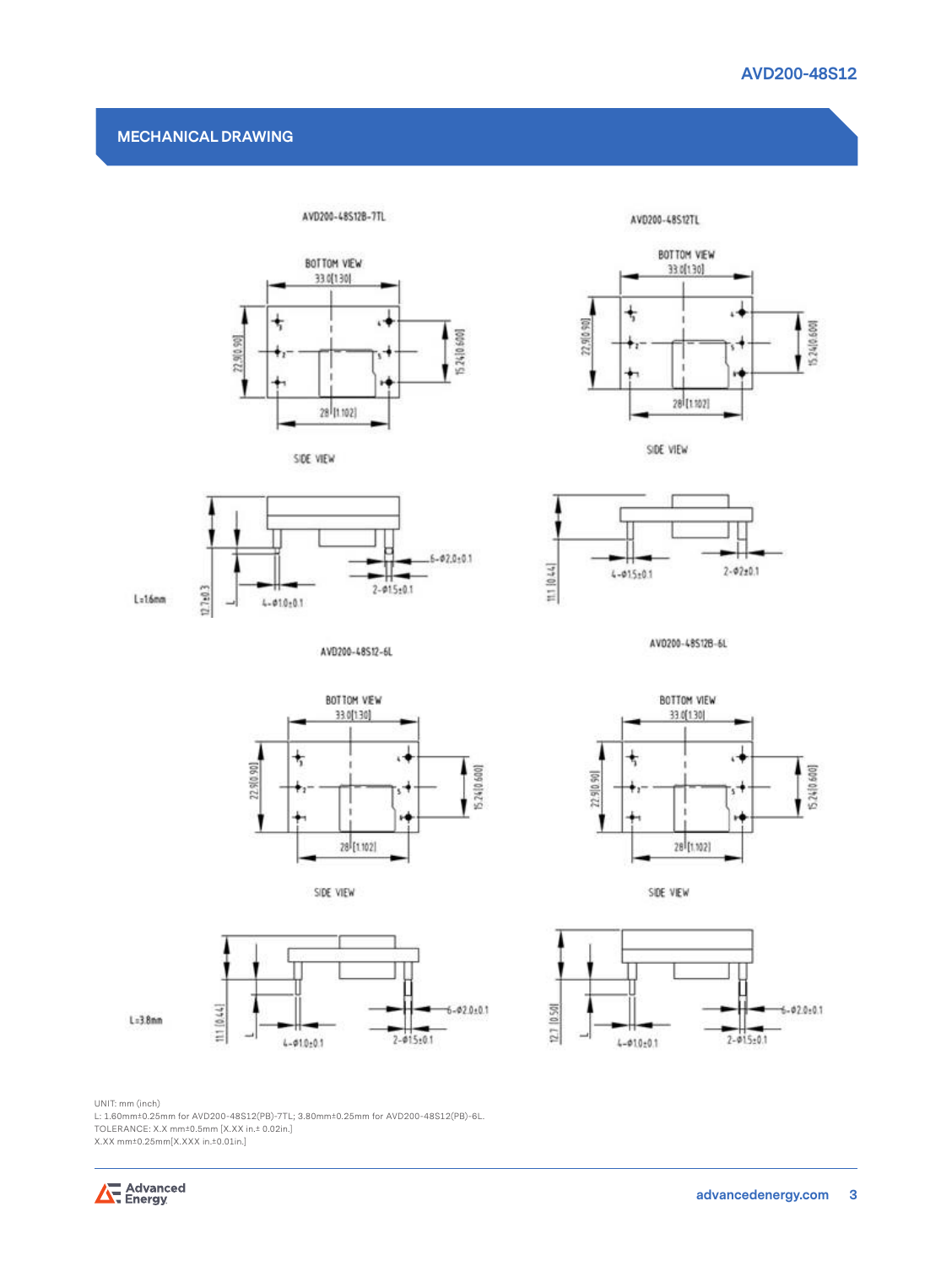# **AVD200-48S12**

# **PIN LENGTH OPTIONS**

| Device code suffix |                      |
|--------------------|----------------------|
| $-\Delta$          | 4.8 mm $\pm$ 0.25 mm |
| $-6$               | 3.8 mm $\pm$ 0.25 mm |
| $-8$               | 2.8 mm $\pm$ 0.25 mm |
| $-1$               | 1.6 mm $\pm$ 0.25 mm |
| None               | 5.8 mm $\pm$ 0.25 mm |

# **PIN DESIGNATIONS**

| <b>Pin No</b> | <b>Name</b>   | <b>Function</b>         |
|---------------|---------------|-------------------------|
|               | $V$ in+       | Positive input voltage  |
| $\cap$        | Remote On/Off | Remote control          |
| $\circ$       | $V$ in-       | Negative input voltage  |
|               | $VQ -$        | Negative output voltage |
| 5             | Trim          | Output voltage trim     |
| 6             | $VO+$         | Positive output voltage |